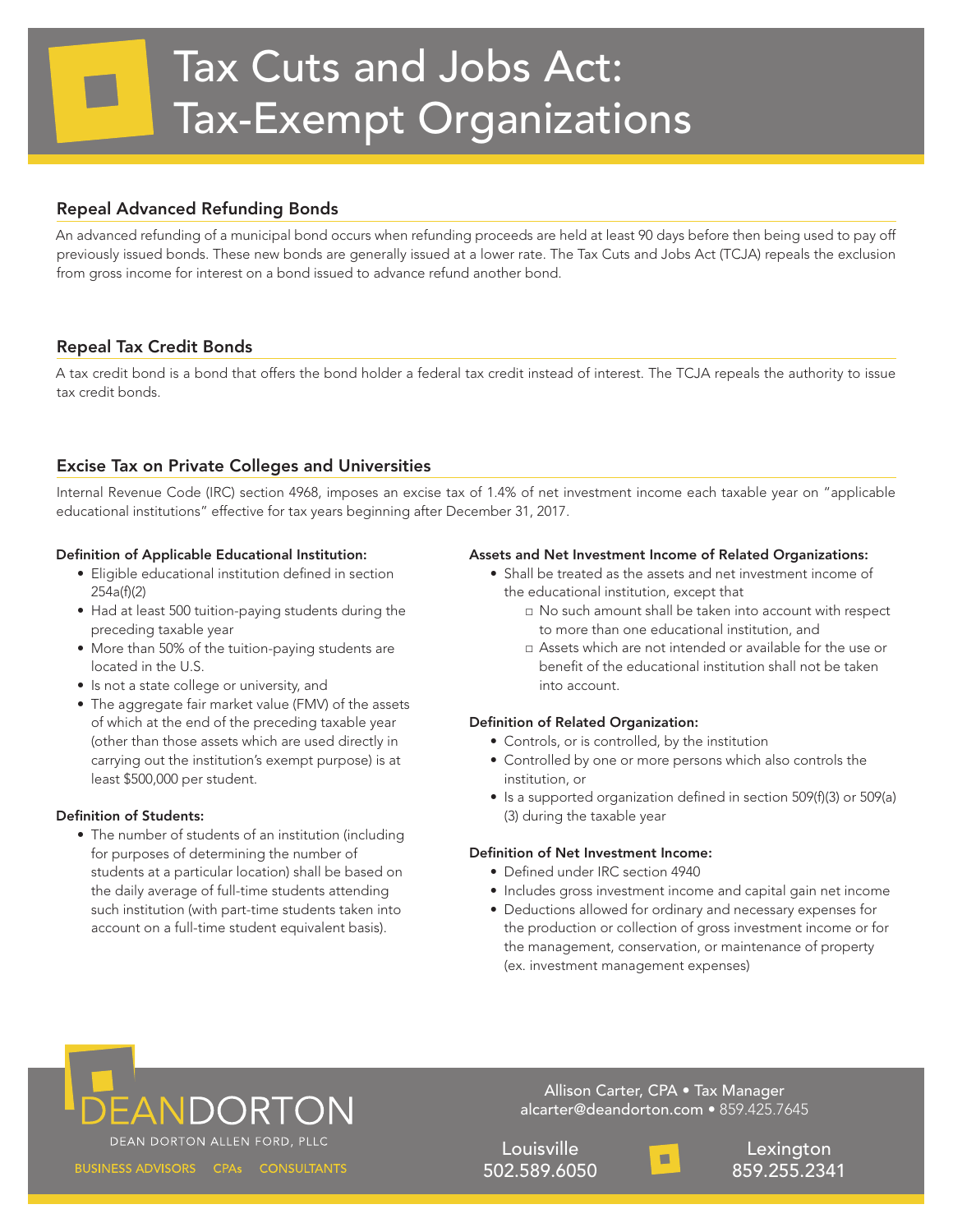# Separately Compute Unrelated Business Income Tax

Effective for tax years beginning after December 31, 2017, amended IRC section 512 requires tax-exempt organizations to calculate unrelated business income tax (UBIT) separately for each trade or business. This provision prohibits net losses from one unrelated business from offsetting income derived from anther unrelated business. Net operating losses (NOLs) from prior years will still continue to be available to offset income, regardless of the source of the loss.

# Increase Unrelated Business Taxable Income by Certain Fringe Benefits

Pursuant to IRC section 512(a)(7), unrelated business taxable income (UBTI) will now include any expenses paid or incurred by a tax exempt organization for qualified transportation fringe benefits (as defined in section 132(f)), a parking facility used in connection with qualified parking (as defined in section 132(f)(5)(C), or any on-premises athletic facility (as defined in 132(j)(4)(B), provided such amounts are not deductible under section 274.

### Qualified Transportation Fringe Benefits under Section 132(f):

- Transportation in a commuter highway vehicle, if such transportation is in connection with travel between the employee's residence and place of employment
- Any transit pass
- Qualified parking
- Any qualified bicycle commuting reimbursement

### Definition of Qualified Parking:

- Parking that is provided to an employee on or near the business premises of the employer, or on or near a location from which the employee commutes to work for transportation in a commuter highway vehicle or by carpool.
- Such term shall not include parking on or near property used by the employee for residential purposes.

## On Premise Athletic Facility – Gym or Athletic Facility:

- Located on or near the organization's premises
- Operated by the organization
- Substantially all the use is by employees, their spouses, and dependent children

### Limitation on Exclusion from Employee's Gross Income:

Transportation fringe benefits (value) provided to an employee may be excluded from the employee's gross income, not to exceed \$255 (2017 amount; subject to inflation) per month.

### Deductions under IRC Section 274:

• Pursuant to IRC section 274(a)(4), no deduction is allowed for qualified transportation benefits (as defined in section 132(f)) provided to employees.

Transportation benefits up to \$255 (2017 amount) per employee, per month must be picked up in UBTI on Form 990-T. If the organization does not own the parking facility, then the cost would be determined by the amount paid for each employee's parking spot. However, if the organization owns the parking lot, the amount would be calculated by determining each employee's share of the cost of the parking spot (annual depreciation, R&M, cleaning, etc on the parking facility).